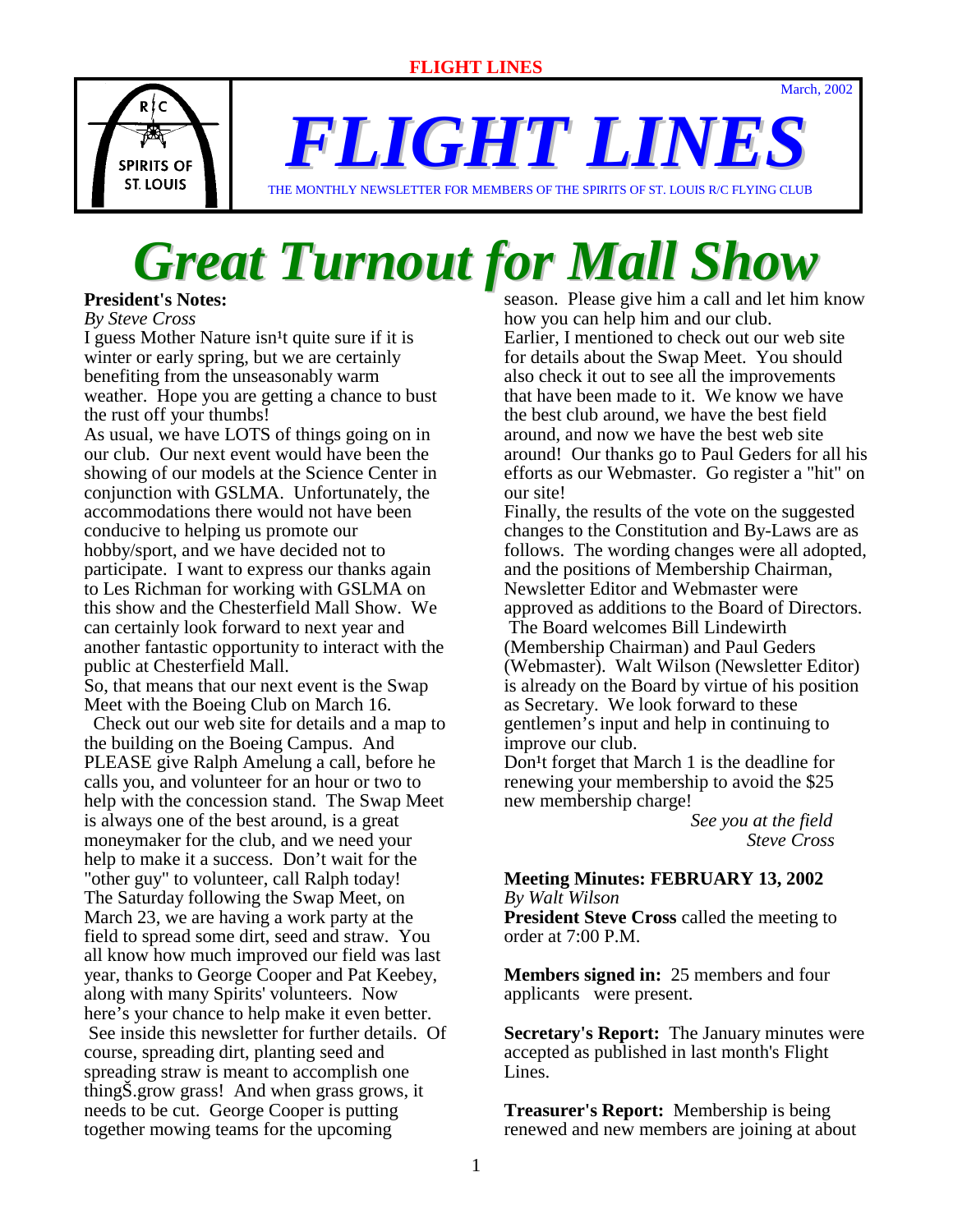the same rate as last year. Before meeting time we had 88 members for 2002. Dues are coming in at a good rate. The club purchased a trailer (See the Field Report). The Treasurer's report was accepted as presented.

**Field Report:** George Cooper reported that he built an engine test stand, which is located between the pavilion and the levee. There's a socket for restraining a plane in that area too. This installation is for extended running of engines, such as break-in, without disturbing flyers.

The club has purchased a trailer from Joe Hodge, for transporting field maintenance equipment to and from the barn.

A mowing crew sign-up sheet was passed around at the meeting.

A field-work session will be held on March 23 to spread dirt around the edges of the runway. Free snacks will be provided for workers. See pages later in this newsletter for more field details.

**Safety Report:** The Safety Chairman reminded everyone to check for others on your frequency who may be airborne and always post your membership card on the frequency board before turning your transmitter on.

**Activities Report:** It was voted to not participate in the GSLMA airplane show at the St. Louis Science Center because of poor facility arrangements. We would have had only one six-foot table in a bridge between two buildings and on-site parking would cost \$7.00 per car.

# **OLD BUSINESS:**

**GSLMA participation:** Les Richman attended GSLMA meetings on behalf of the Spirits to make arrangements for our participation in the Chesterfield Mall and St. Louis Science Center. He is not interested in being a permanent delegate. It was decided to not appoint a permanent representative at this time.

**Donated Planes:** The only offer received for the planes donated by Jim Omans was by Steve Ramonczuk. He offered \$125.00 for both planes. It was voted to accept the offer.

**Swap Meet:** The Swap Meet will be as presented on page one of this newsletter. Ralph Amelung reported that Westy Westhoff has

given him all required info about running the concession stand. *Workers are needed!* A sign-up sheet was circulated at the meeting. If you want to help, call Ralph at 636-939-3331.

**New Member Applicants:** The following membership applicants were introduced;

| Name                 | <b>Phone Number</b> |
|----------------------|---------------------|
| <b>Troy Starks</b>   | 636-940-2048        |
| Jack Wolf            | 636-939-2934        |
| <b>Steve Swenson</b> | 314-733-4617        |
| Mike Lindsey         | 636-939-9360        |
|                      |                     |

The applicants were approved unanimously by the members present. Some still have to get their membership in AMA before being accepted as members.



*Troy Starks, Mike Lindsey, Jack Wolf and Steve Swenson came to the meeting to join the Spirits.* 



*Don Fitch gave a presentation on cutting foam with a soldering gun and quickly making servo mounting trays with styrofoam, strapping tape and silicone glue.*

**Changes to Constitution and By-Laws:** All four propositions were approved by a majority of the members present who voted and three absentee ballots received by mail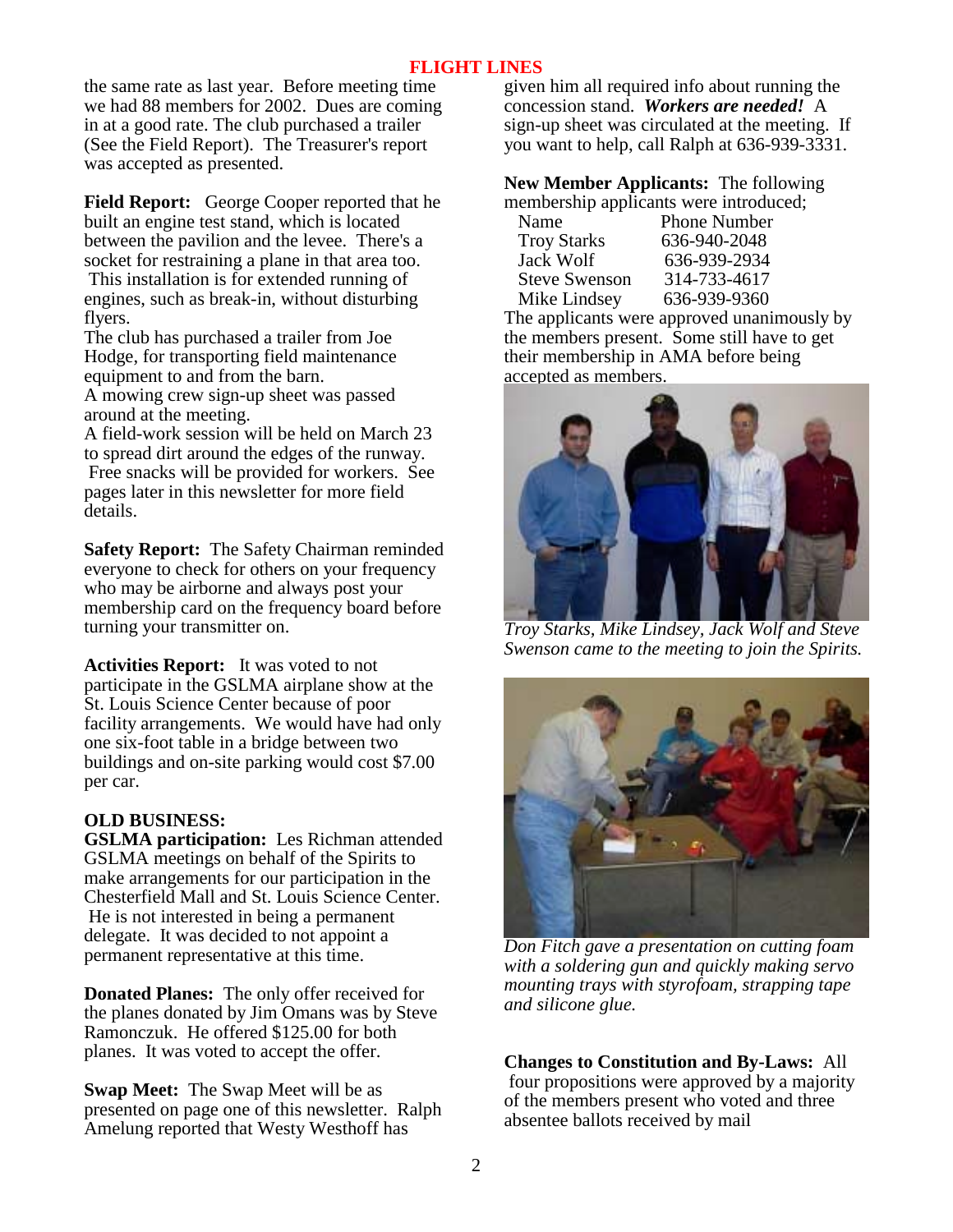

*Paul Geders demonstrated hardening of flying surface edges with 1/64 plywood inserts and making gapless hinges using drafting mylar. He uses a Master Airscrew Balsa Stripper for quick, easy slots and RC 56 glue.* 

**Web Site:** Paul Geders has updated our web site to include links to all the clubs and hobby shops in the Metro Area that have web sites. We also have a reformatted front page with a "picture of the month" and current weather information for the field. He reformatted many of the photos for faster transmission and opening by people with less powerful computers and/or slow internet service.

**NEW BUSINESS:** None presented.

**Meeting Activity:** Don Fitch and Paul Geders gave technical presentations. Westy Westhoff discussed a new kit for the WW I Sopwith Camel produced by Lego. It's made up of 577 Lego blocks and parts! Needless to say, it's not an R/C model! George Cooper, Claud Wade, Ralph Amelung and Jim Rawlings showed planes. See the pictures on pages two through four for details. Ralph and his "Big Foot" are pictured on page seven.

**Attendance prize:** Jim Rawlings won a roll of Monokote and a Master Airscrew prop.

**Meeting was adjourned** at 9:00 P.M.

#### **Membership Renewal:**

#### *By Bill Lindewirth*

Remember that your 2001 Spirits' membership expired on December 31, 2001. March 1 is the last day that renewals will accepted for 2002. Membership applications received after March 1 must include the additional \$25.00 new membership application fee. Please enclose a photocopy of your 2002 AMA card when renewing your 2002 Spirits' membership.



*Westy Westhoff showed a Sopwith Camel Kit produced in Lego Blocks. The kit contains 577 parts and can be very challenging in spite of excellent instructions.* 



*George Cooper holds the new club trainer donated by Jim Omans. It's a Midwest Aerostar with an O.S. .40 LA. We need a radio for it. Any offers to donate a radio?* 

# *More Meeting photos on the next page!*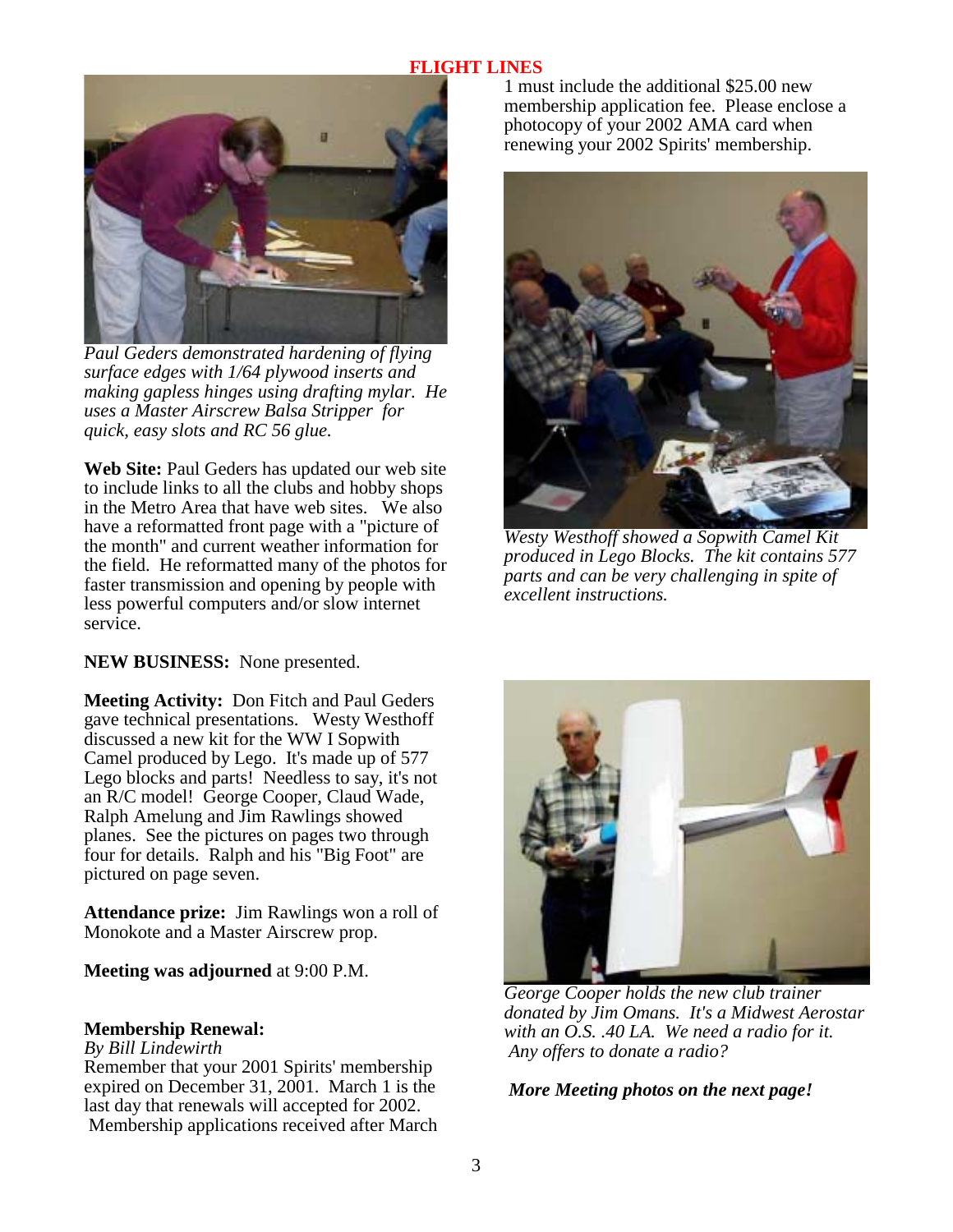

*George shows the finished Smith Mini-Plane that was shown in bare bones last month. It's covered with Ultrakote.*



 *Claud Wade holds his scratch-built Vultee P-66 Vanguard. It's powered by a Fox .50 and is covered with Monokote.* 



*Jim Rawlings discusses a Royal "Little Stinker" he's building for Steve Cross (rear left). He says it's a real "Big Stinker" to build and the kit should be avoided unless you're really desperate for something to do.* 

# **Field Report:**

*By George Cooper*

The engine break-in stand was installed January 25. It is a 2" x 12" board, 16 inches long, on top of a 4" x 4" post in the ground. It's located between the pavilion and the levee, but before the ditch drainage channel. There is a holdback socket nearby. Please use these for extended ground running and break-in of engines to keep the noise away from the flight line and pavilion areas.

Frank Nolle smoothed the gravel all over the parking lot and road on January 21. It's looking pretty good now and seems to be packing down nicely. It should hold us for a couple of years.



*The new club trailer, purchased from Joe Hodge. It has new tires and will look great after a coat of Rustoleum!*

Bob Rolf and I went to Joe Hodge's on February 4 and looked at a trailer he offered to the club for \$300. It is  $5' \times 10'$  with a rear ramp gate, four foot high sides and 2" x 12" floorboards. It's in quite good condition except it needs a coat of paint. We bought it, pulled it to the barn and it is ready for the mowing season to transport lawn mowers. Thanks Joe. Mowing sign-up sheets will be at the meeting. Pat and I will try to have the team assignments done by the March meeting. We are planning to have dirt delivered and spread the dirt around the perimeter of the runway. We will then seed the area from the parking lot to the runway and all the new dirt. We will have the area harrowed the week before, weather permitting. Rain date would be the following Saturday, March 30. We will have a hot dog, potato chip, soda lunch free for the workers; spectators and kibitzers will be welcome to eat for \$2.00 each.

#### **MOWING CREWS ARE NEEDED**

Mowing crews will have five people per crew, if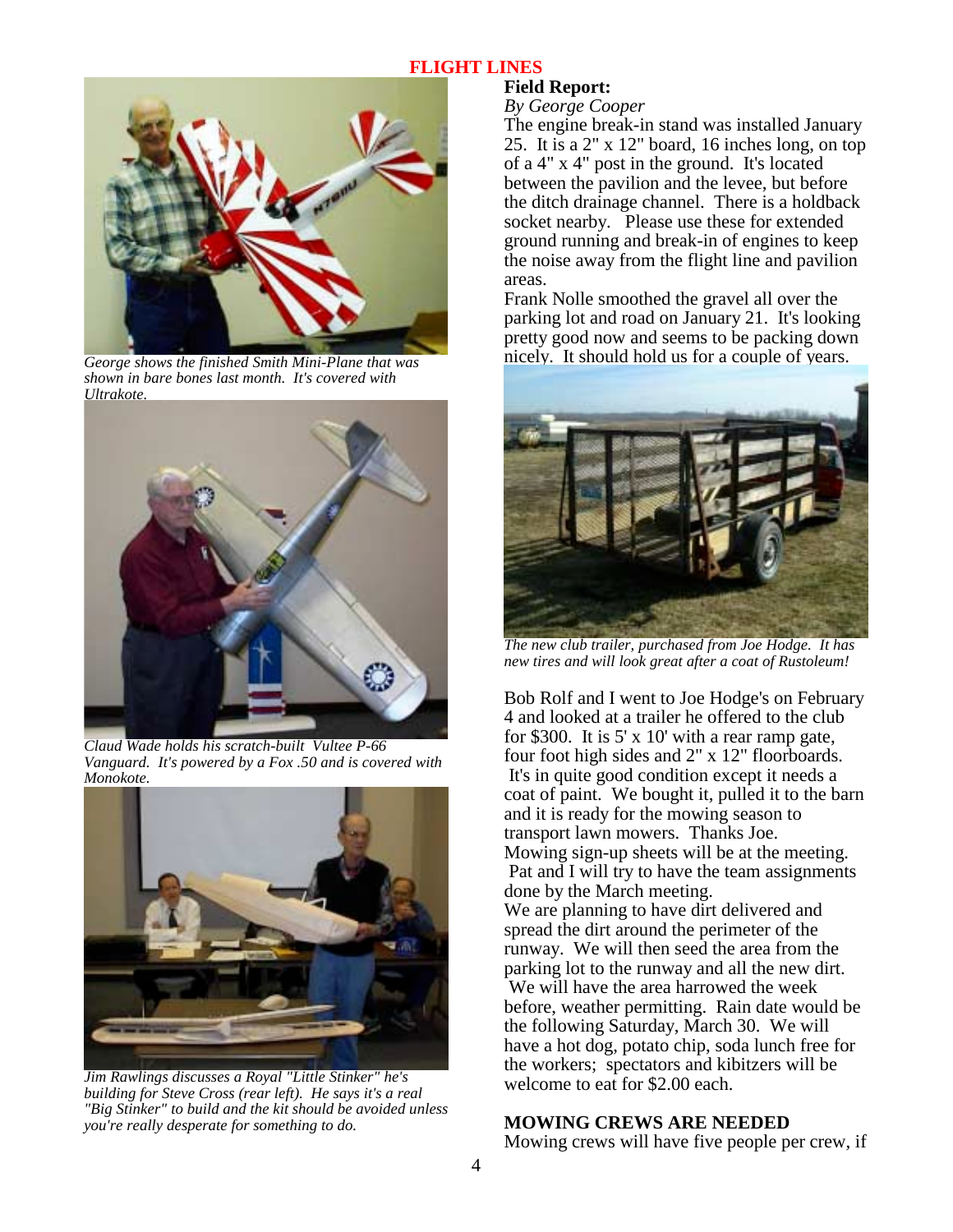we get enough people to volunteer. The more volunteers we get, the more crews we will have and mowing duties will come only every six to eight weeks. A crew chief will be assigned to each five man crew. We have three mowing tractors and two riding lawn mowers. With a five man crew, everyone can be riding for most of the mowing session. The tractors will be used for the major field mowing, and the riding lawn mowers will mow in the pits/pavilion areas around the trees and benches. I plan to use weed killer to keep the weed-eater trimming to a minimum and make close mowing around the posts and boundary markers with the power mowers sufficient.

Mowing will usually be done early every Saturday morning during the growing season. The aim will be to complete it by 9:00 A.M., flying start time. To accomplish this, mowing should start no later than 7:00 A.M. and any mowing past 9:00 A.M. would be away from the runway and flying areas. Earlier starting is better, especially in the hot summertime. Crew chiefs will have to coordinate times with their crew members. If some would prefer to mow on Friday, it would leave Saturday open for more flying. The same time restrictions would prevail as there is usually a group flying early Fridays in the summer. The field will HAVE to be mowed on Friday, September 27, the week of our open house. A special crew may have to volunteer for this mowing. When assigned to a crew, it is your responsibility to show up on the mowing dates. If you can't make it, you will be expected to get someone to substitute for you or trade with someone on your own. The tractors are manual shifts (with a clutch). They are simple to operate. Anyone not familiar with manual shifting, do not be afraid to volunteer. It is easy to learn, we have 12 acres to learn in, and you will not learn any younger! Lots of instructors are available. I'll even give private lessons.

The tractors will be serviced and fueled by the crew after each mowing session so they are ready, with no delays, for the next mowing crew. Blowing off the dirt/grass and refueling is all that will be required. Pat Keebey and I will take care of the required lubrication. If you missed the February meeting, you can volunteer by calling George Cooper, 636-922- 4060, OR Pat Keebey, 636-928-3918. Please do so by March 1 so you can be included when we make up the crews. Inform us of any special physical conditions or other requirements when

you call. It is your field, you should help maintain it in good presentable condition during the summer. Mowing will start sometime around the first of April, depending on growing conditions. George Cooper, Field Chairman, Pat Keebey, Assistant Field Chairman

# **Mall Show:**

*By Walt Wilson* 

The photos on this and the following couple of pages are from the Mall Show at Chesterfield Mall on January 12. Fifteen Spirits appeared and brought 20 airplanes. Three other clubs and some representatives of GSLMA also showed planes and had very popular flight simulator programs on their computers. The show was a great success and it has been proposed that GSLMA do it again next year at the Chesterfield Mall.



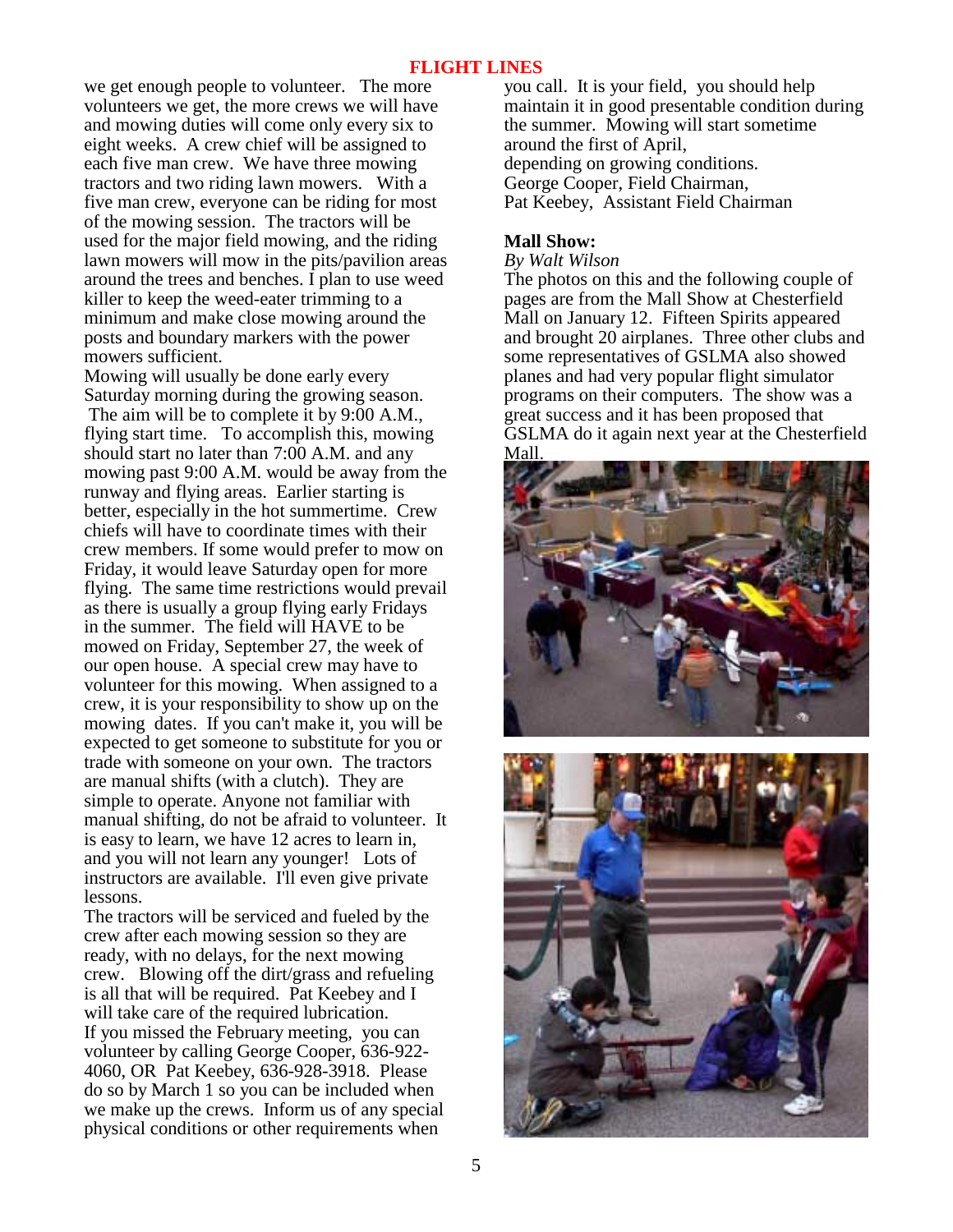











*More Mall Show photos on the next page!*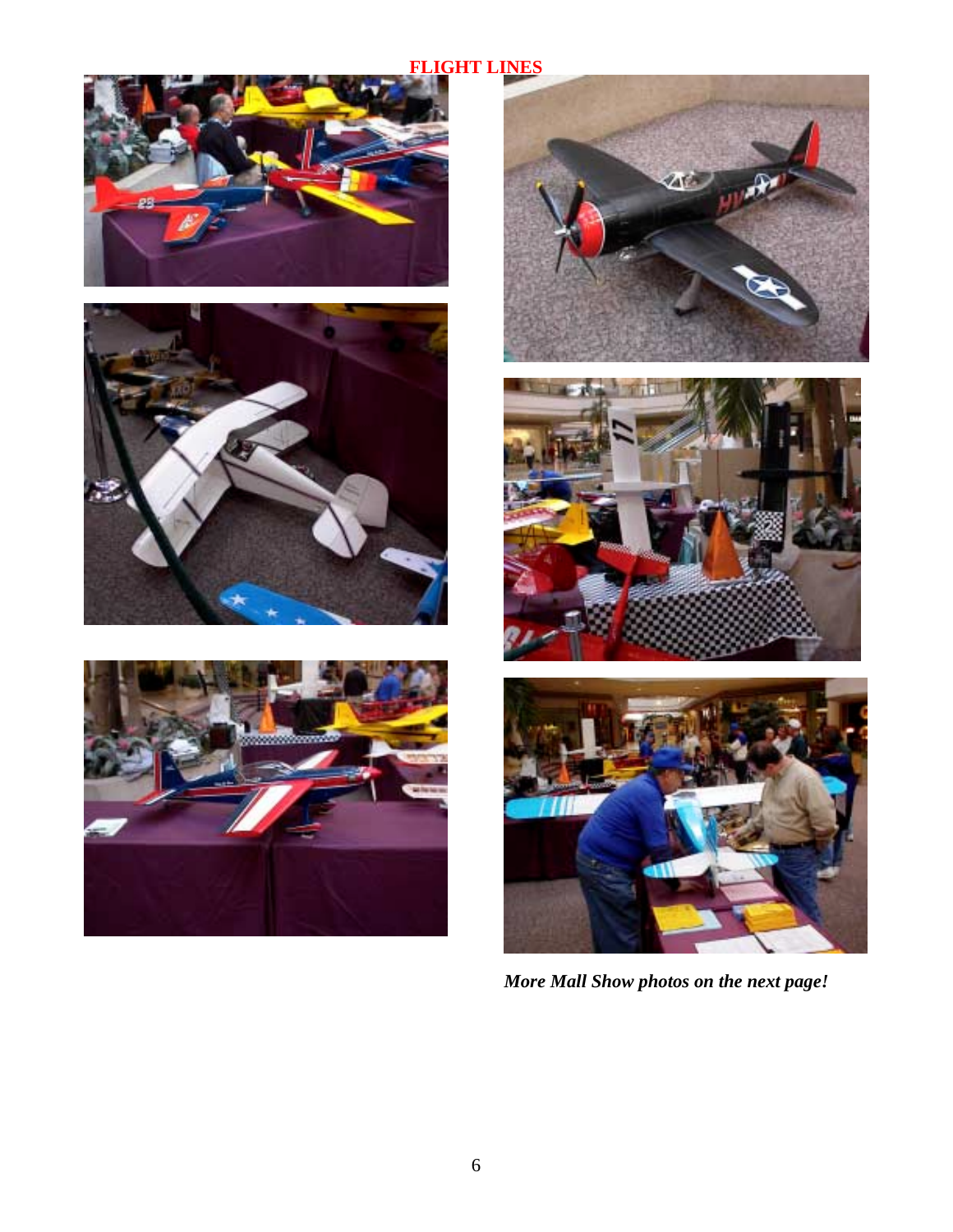



For more Mall Show pictures, visit the Photo Gallery in our web site at: **www.spiritsofstl.com.** 

**Seen at the Field on a Warm Winter's Day….** 



*Joe Hodge with his second "Victor" built from plans in a 1971 Flying Models magazine. He built the first one in 1973! An O.S. .40 FP engine pulls it very nicely.* 



*Randy Hodge with his Hobbico Easy Sport 40 ARF. with O.S. .46 FX power.* 



*Ralph Amelung holds his Don Fitch-designed "Big Foot II" with an O.S. .40 LA up front.*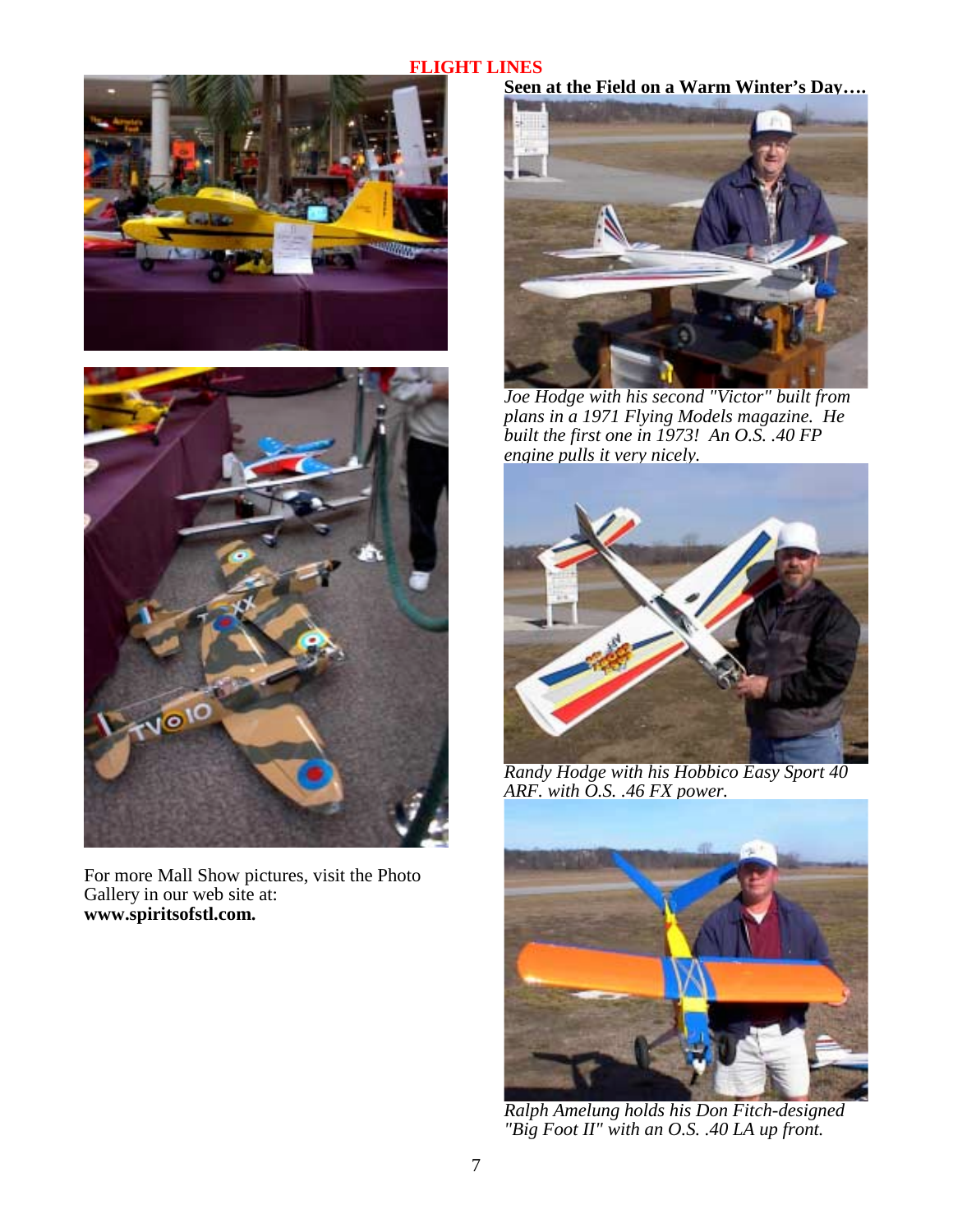

*Bill Lindewirth has an O.S. .61 FSR and mechanical retracts in his Great Planes Ultrasport.* 



*Doug Bunn e-mailed me to say that he's moved to Idaho and won't be with the Spirits this year. He sent a picture of his latest project, started in St. Charles and finished in Idaho. It's an Akro-Knat with Dubro skis . The engine is a Thunder Tiger GP42 turning an 11x6. It looks cold there!* 

# **The Last Word**

*By Walt Wilson*

Don Vetrone of the Wright Flyers sent a note inviting the Spirits to their club's annual Memorial Day Weekend Float Fly. It'll be on May 25 from 8:30 A.M. until noon, at Innsbrook. There will be a practice day on May 11 from 12:00 noon to 4:30 P.M. Spirits' members are encouraged to participate. I'll have more info later.

I received a letter from the Radio Control Hobby Trade Association (RCHTA) announcing that they have awarded a total of \$252,000.00 to various Radio Control Clubs throughout the United States over the past four years. These awards have been for promoting Radio Control hobbies through the media. Our club received a check for \$150.00 late last year as recognition for the newspaper and TV promotion of our Open House.

The Annual Swap Meet is coming up on March 16! That's always a great time. Whether or not you buy or sell something is secondary to seeing old friends who may have drifted to other clubs or out of the hobby altogether. It's an annual happening like no other.. The items for sale may or may not meet your needs, but if they do, it's your chance to haggle and bargain your way to success! If you want something unique and don't care about price, get there and buy early.

 You may get a bargain anyway. If you see something you want, but need a better price, watch and wait. Near the end of the day, if it's still there, make an offer! You may be surprised how cheaply you can buy that treasure! It seems like it's been so windy lately you have to get a good grip on the flagpole to stand still at the field! Hope for warm, still days and fly every chance you get! That's all the room I have!

*Gotta go build*